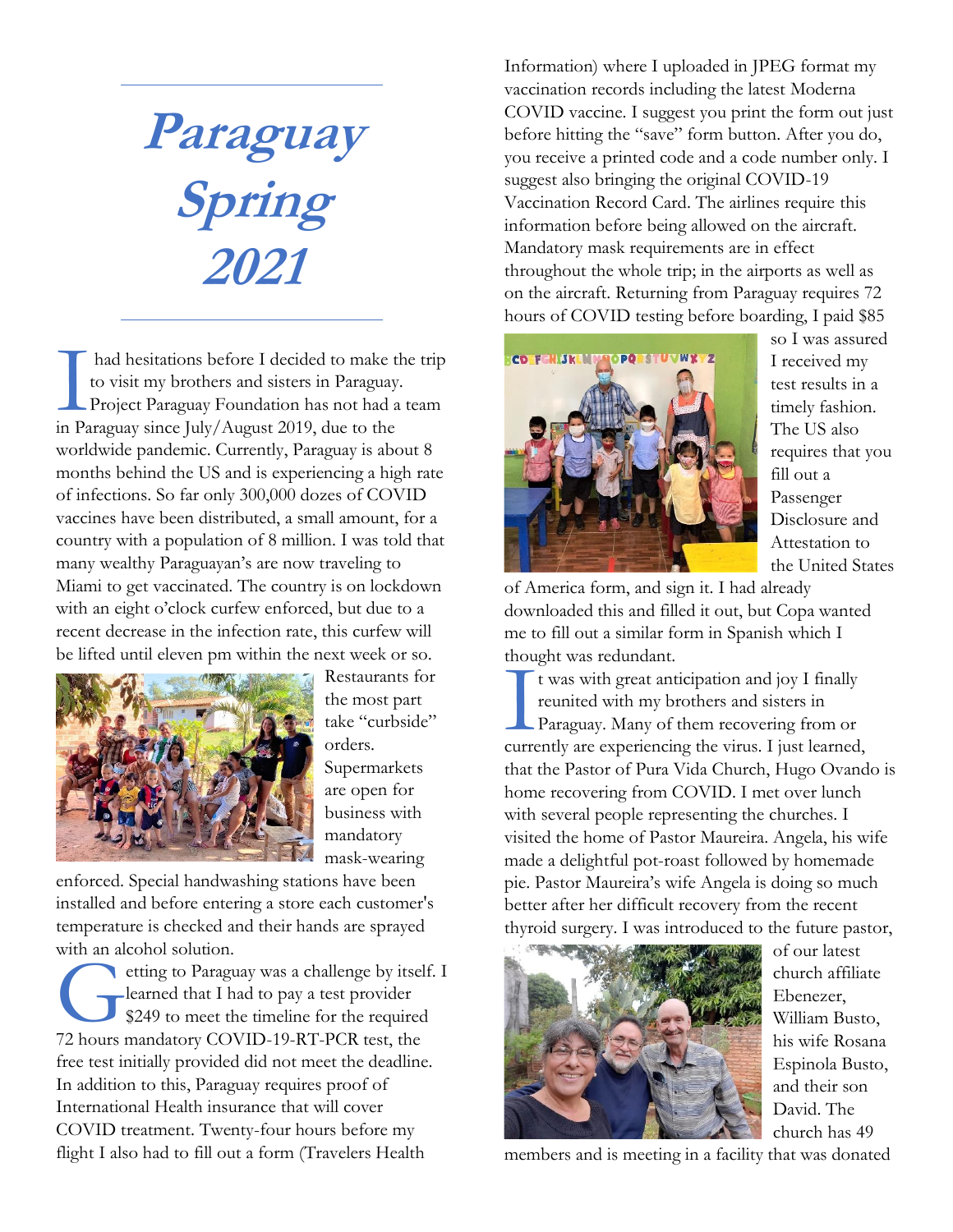to them. Like all the other churches this church had been closed for the last six weeks. William Busto is scheduled to be ordained sometime in the fall. The



leadership of this church is William Busto, elders Marcelo Mino, Felipe Rodriguez, and interim pastor Victorio Recalde. I had no opportunity to meet the rest of the church members since the church first reopened on May  $16<sup>th</sup>$ and I was scheduled to participate in the service a Barrio Parque. I also had the opportunity to

participate in the Session meeting May 8<sup>th</sup> at El Renuevo where I met with Pastor Maureire, Pastor Fredi Sosa, Pastor Hugo Ovando, Pastor Miguel Diaz, Interim Pastor of Ebenezer Victorio Recalde, Future pastor of Ebenezer Willian Busto, Ignacio Espinola, School Administrator Narciso Britez and Cesar Franco.

Before this meeting, I had lunch with Narciso, his wife Elena Marie, and his son Andre.

s mentioned earlier I met, spoke, and prayed with many brothers and sisters from our churches and had a busy schedule throughout s mentioned earlier I met, spoke, and praise in the solution of the set of the set of with many brothers and sisters from our churches and had a busy schedule throughly stay. Some of you know Charlie Mendez and Rachel Creco I had lunch with them and their four children. Charlie has lost so much weight that I initially could not recognize him. This is a praise because he had done this out of health concerns



brought up by his doctor. I spoke with Papla Troche, the grandmother Isadora and daughters Pamela and Leidy. Many of our previous team members have

stayed in their home.

On Wednesday, May  $12<sup>th</sup>$  I had the great blessing to revisit with members of the host family I initially stayed with on my first mission trip to Paraguay in 2010; Teo, her daughters Jessica and Vanessa, her son Elias, the grandmother, and their cousin Magda. Jessica and Magda now have children of their own.

here are many needs. COVID similar to the US has changed people's lives. Unlike the US, people in Paraguay cannot apply for There are many needs. COVID similar to the<br>US has changed people's lives. Unlike the US<br>people in Paraguay cannot apply for<br>unemployment, they rely on what income the family members can earn.

The school at El Renuevo is in trouble and Narciso is trying to keep it afloat by offering home education where it is possible. A parent of one of the pupils has



died from COVID. Many people are infected, some have to be treated at the local hospital while others can stay at home. For some, the effect is long-term. The Lord gave me a

great opportunity to pray with and help a young couple; the husband has 4 stage lymphomas. They are trying to bring him to Brazil for special treatment. A young deaf girl Debora 8 years old whose life I have followed over the past years might now be able to receive hearing aids that are advanced enough to enable her to hear the world around her; that's a praise!!!





understand.

A young couple Cristino and Mirma have financial needs. Cristino lost his job due to Covid and Mirna lost hers because the schools limited the hours, they now are open during the week. She used to make food for the

children at her school. They asked me to pray with them. Pastor Miguel and I brought them groceries.

Other people needed help with medicine. Mostly, older individuals who get help from their family members when able to contribute, there is no public help as far as I can